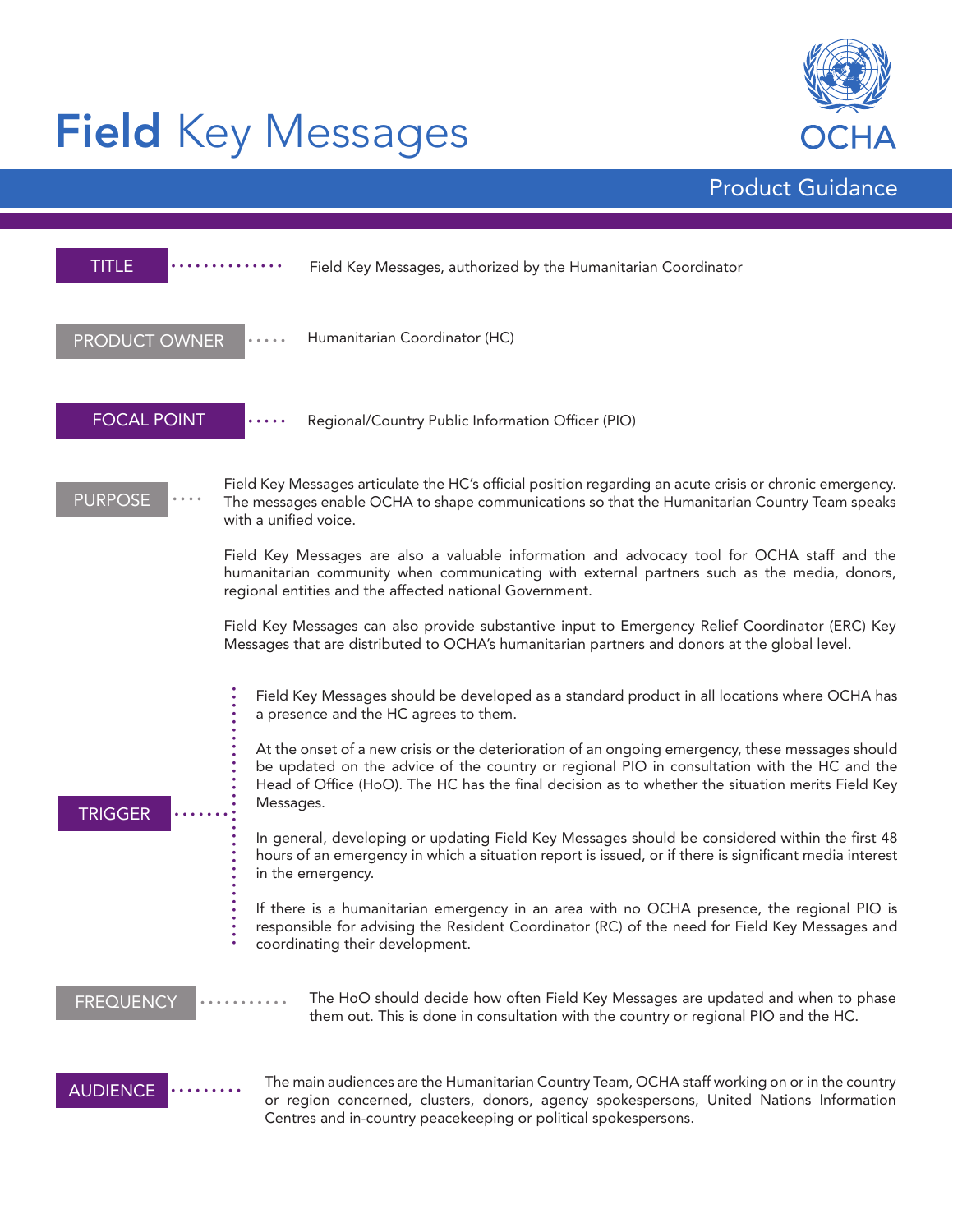•••••••••••••••••••••••••••••• •••••

The PIO should develop Field Key Messages in collaboration with other OCHA staff, the Inter-Cluster Coordinator and the Humanitarian Country Team. The Coordination and Response Division (CRD) Desk Officer and the spokespersons at Headquarters may also provide input.

#### **CONTENT**

For sudden-onset emergencies, Field Key Messages should highlight the main concerns of the Humanitarian Country Team, and respond to the main questions asked by the media and donors. In chronic emergencies, the content can be supplemented by strategic documents such as a humanitarian appeal or common messages developed in contingency planning, or by the local United Nations Communications Group (UNCG).

Field Key Messages sent to donors should never include the internal guidance section *"If Asked"*, which is usually presented as Questions and Answers. These are prepared questions and responses to difficult questions that the media might ask. All internal guidance is always in italics and on a separate page to the Field Key Messages.

#### **CLEARANCE**

The final draft of the Field Key Messages should be sent to the CRD Desk Officer and the spokespersons at Headquarters for any final feedback. The Reporting Unit Editor can also do a final edit of the document on request. The final product should then be cleared by the HoO and then submitted to the HC for clearance.

### **DISTRIBUTION**

The OCHA office disseminates Field Key Messages via e-mail on behalf of the HC. They should never be posted on a public website, but should be made available on an in-country Intranet and OCHAnet.

The subject line of the e-mail should read: "[Name of crisis] Key Messages, authorized by the Humanitarian Coordinator, (issue x)". Field Key Messages should be attached as a PDF file to prevent alteration.

In the body of the e-mail, explain the purpose of the product and highlight the main messages so that busy readers can access the information without having to open the attachment.

Dear colleagues,

Please find attached (insert name and issue of Key Messages), authorized on behalf of the Humanitarian Coordinator. These messages provide strategic communications advice on humanitarian issues and are developed in collaboration with the Humanitarian Country Team. They enable the humanitarian community to speak with a unified voice and should be used when communicating to the media.

The main messages are: Key Message Key Message Key Message

Best regards Head of Office Country

The distribution list should include the Humanitarian Country Team, cluster coordinators, OCHA staff in-country, PIOs from partner organizations and peacekeeping or political mission spokespersons. Also copy relevant staff in the OCHA Regional Office and neighbouring OCHA Country Offices; the relevant Desk Officer; the Front Office; the Chief and Deputy Chief of the Communications and Information Services Branch (CISB); and the OCHA spokespersons. It is at the HC's discretion to distribute to donors in-country.